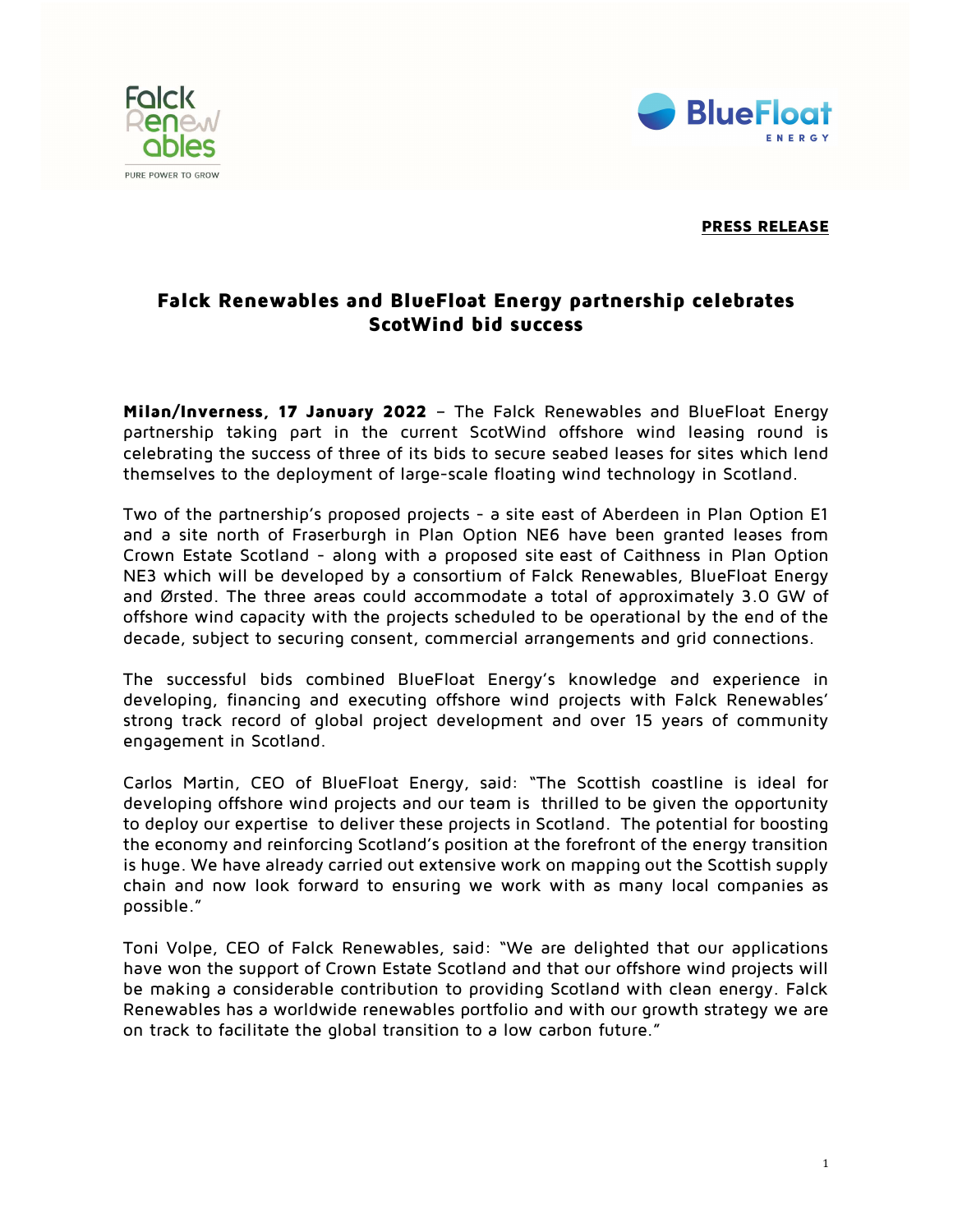



Richard Dibley, Managing Director of Falck Renewables Wind Ltd, said: "We are hugely excited about the positive impact these projects will have on the whole of Scotland in terms of creating jobs, economic benefit and helping to achieve a net zero future. Over the past 15 years we have seen communities empowered with the help of the financial support they have received from our onshore wind farms and we look forward to sharing the benefits of offshore wind with local communities."

The Falck Renewables, BlueFloat Energy, Ørsted consortium has already begun work with community ownership experts Energy4All on a new framework which will allow residents of Scotland and Scottish communities to share the financial benefits of the offshore wind energy projects the consortium plans to build in the future.

As part of the preparatory work to deliver the offshore wind projects the consortium will collaborate with Energy Skills Partnership Scotland (ESP) to help train up a skilled workforce in time for construction to begin.

Research will also be carried out with the Scottish Association for Marine Science (SAMS) to investigate the potential effects of floating offshore wind developments on the marine environment. Projects under discussion will examine how fishing interests and offshore wind can work together and study the interaction of fish, marine mammals and seabirds with floating offshore wind farms.

\*\*\*

Falck Renewables S.p.A., listed on the Euronext STAR Milan segment and included in the FTSE Italia Mid Cap Index and in the MIB ESG Index, develops, designs, builds and manages power production plants from renewable sources, with an installed capacity of 1,370 MW (1,333 MW according to the IFRS 11 reclassification) in the United Kingdom, Italy, United States, Spain, France, Norway and Sweden. The Group is a global player in the renewable energy technical advisory and asset management services business, through its wholly owned subsidiary Vector Renewables, providing asset management services to clients accounting for approximately 3,800 MW of installed capacity and with experience in more than 40 countries. Falck Renewables provides also highly specialized energy management and downstream services to both energy producers and consumers.

Visit www.falckrenewables.com and connect with us on LinkedIn and Twitter (@falckrenewables).

BlueFloat Energy is developing offshore wind projects in various regions of the world, where it can implement its vision: to accelerate global deployment of offshore wind as a key enabler for the energy transition and economic growth. Founded by renewable energy professionals, BlueFloat Energy brings together remarkable team expertise in the design, development, financing, construction and execution of offshore wind projects.

BlueFloat Energy is supported by 547 Energy, the Quantum Energy Partners' platform dedicated to clean energy investments. 547 Energy aims to partner with innovative companies who drive the growth of the green energy economy. Quantum Energy Partners is one of the world's leading dedicated energy